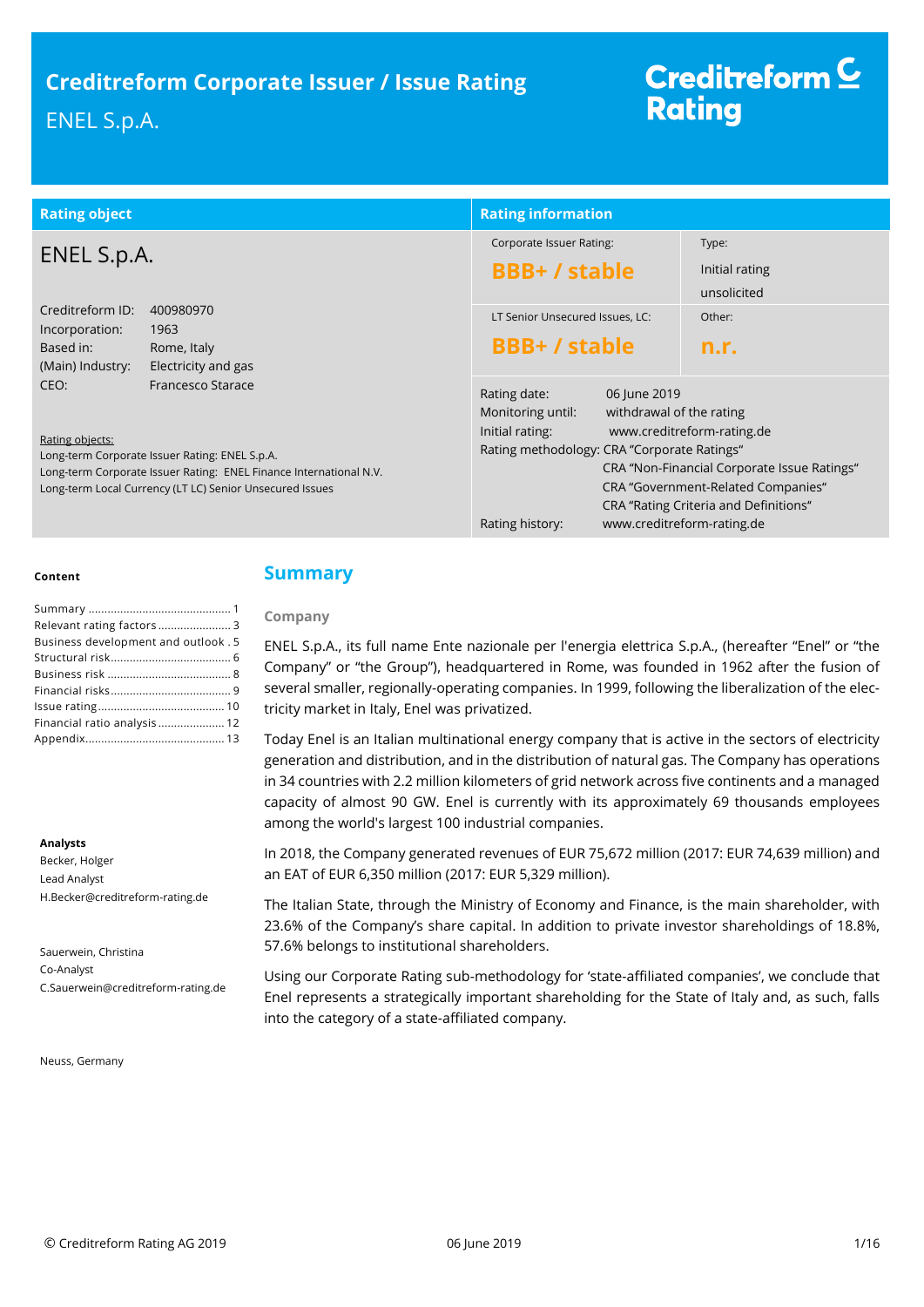### **Rating result**

The current rating attests Enel S.p.A. a highly satisfactory level of creditworthiness, which represents a low-to-medium default risk.

The Company has a profile of essentially low economic and financial risk. The rating result is also based as well on the strong position of the Company in its relevant geographical markets, on its high level of diversification, and on its leading technological position. We have based the rating on our assessment that the Group is dependent on the Italian government as main shareholder and moderately dependent on the country's overall economic situation. The rating of Enel is constrained by the sovereign rating of the Italian Republic (CRA: BBB- / stable as of 31 August 2018). Hence, given the positive performance of Enel in the year 2018 we attest the Group a corporate rating two notches above the sovereign rating of the Italian Republic. Our future ratings of Enel could exceed the sovereign rating of Italy by up to three notches with a good economic development of Enel.

### **Outlook**

<span id="page-1-0"></span>The one-year outlook of the rating is stable. This outlook reflects our estimate that the Enel Group, based on the 2018 fiscal year and in comparison with the previous two years, should largely be able to achieve increases in yield and profitability an improved development of cash flows, and to achieve its strategic and business targets for the near future. This outlook is based on the assumption of a stable political framework in Europe and on the expectation that the market for raw materials will also remain largely stable. It is also based on our assumption that the shareholding and strategic interest on the part of the Italian government will remain unchanged, that CRA's sovereign rating of Italy will remain stable.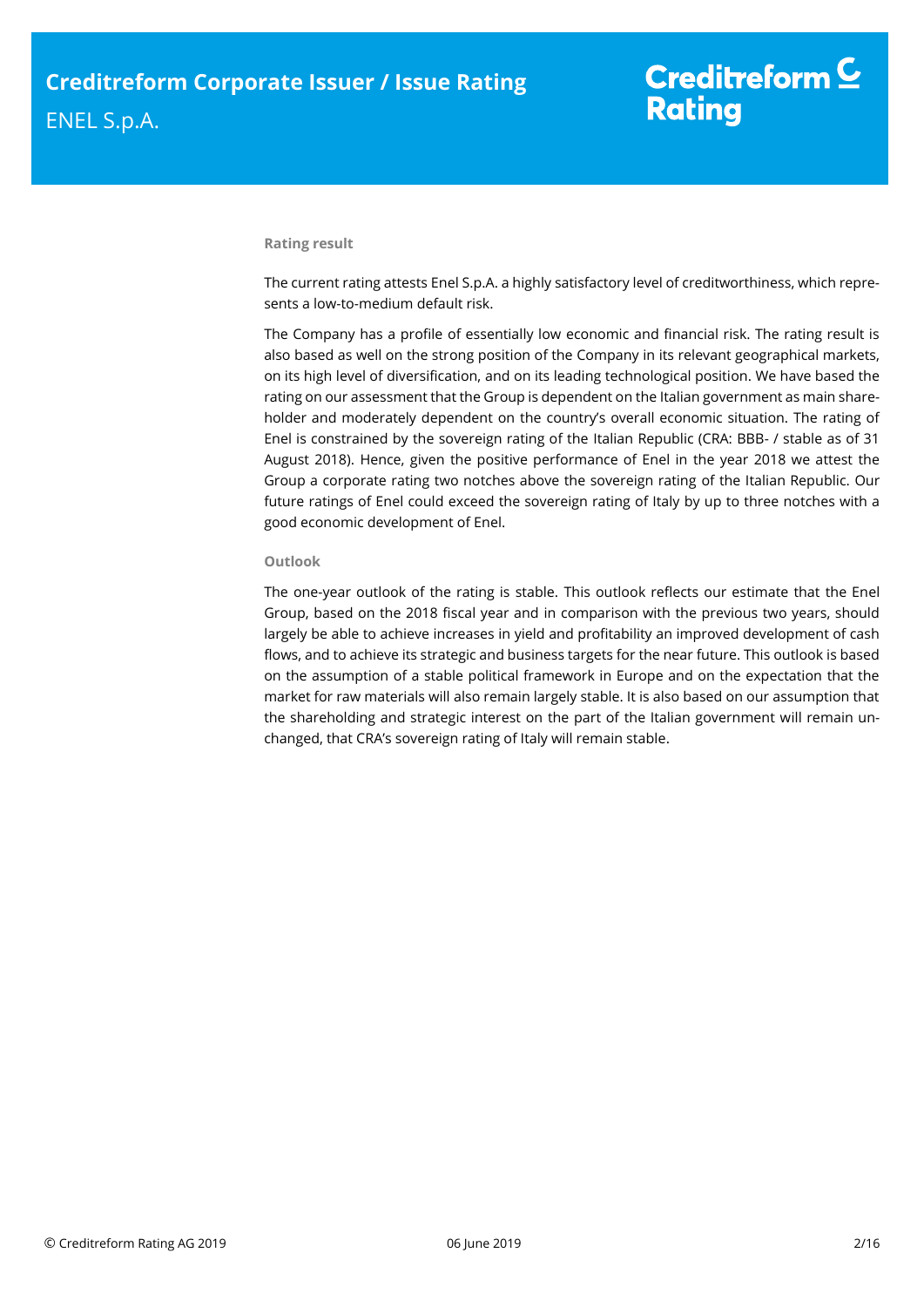# **Relevant rating factors**

#### **Excerpts from the key financial figures analysis 2018**

- + Increased revenues
- + Solid cash flows from operating activities
- + adequate ratio of interest expenses to debt
- + adequate equity ratio
- High net total debt / EBITDA (adj.) factor
- High short-term capital lock-up
- High capital lock-up period
- Lower asset coverage ratio

# Note:

**General rating factors** summarize the key issues that – according to the analysts as per the date of the rating – have a significant or long-term impact on the rating, positive (+) as well as negative (-).

#### Table 1: Financials of Enel (Group) I Source: ENEL S.p.A. annual report 2018, standardized by CRA

| <b>ENEL S.p.A.</b>                                                                                                    | <b>CRA standardized figures<sup>1</sup></b> |         |  |
|-----------------------------------------------------------------------------------------------------------------------|---------------------------------------------|---------|--|
| Selected key figures of the financial statement analysis<br>Basis: Annual accounts and report of 31.12. (IFRS, Group) | 2017                                        | 2018    |  |
| Sales (million EUR)                                                                                                   | 72,664                                      | 73,134  |  |
| EBITDA (million EUR)                                                                                                  | 15,653                                      | 15,255  |  |
| EBIT (million EUR)                                                                                                    | 9,792                                       | 9,900   |  |
| EAT (million EUR)                                                                                                     | 5,329                                       | 6,350   |  |
| EAT after transfer (million EUR)                                                                                      | 3,779                                       | 4,789   |  |
| Total assets (million EUR)                                                                                            | 142,016                                     | 151,946 |  |
| Equity ratio (%)                                                                                                      | 34,39                                       | 28,79   |  |
| Capital lock-up period (days)                                                                                         | 63,65                                       | 66,81   |  |
| Short-term capital lock-up (%)                                                                                        | 30,77                                       | 29,69   |  |
| Net total debt / EBITDA adj. (factor)                                                                                 | 5,62                                        | 6,32    |  |
| Ratio of interest expenses to total debt (%)                                                                          | 2,58                                        | 2,30    |  |
| Return on Investment (%)                                                                                              | 5,27                                        | 5,65    |  |

## **General rating factors**

- Leader in the main areas of the energy transition
- Largest electricity supplier in Italy with global presence
- Lower sensitivity to economic cycles
- Good access to financial markets
- Generally stable, significant cash flows from operating activities
- + High entry barriers

 $\overline{a}$ 

- Broadly- based and partly sustainable and innovative product portfolio
- High investments necessary to maintain the leading market position
- High concentration on the Italian and Iberian market
- Above-average country risk

<sup>1</sup> For analytical purposes, Creditreform Rating AG adjusted the original values in the financial statements in the context of its financial ratio analysis. For example, the analytical equity ratio, deferred tax assets, goodwill (entirely or partly), and the the self-generated intangible assets are subtracted from the original equity. Deferred tax liabilities are added to the equity. With the calculation of Net total debt all balance sheet liabilities are taken into account. As a result, the key financial figures shown often deviate from the original values of the company.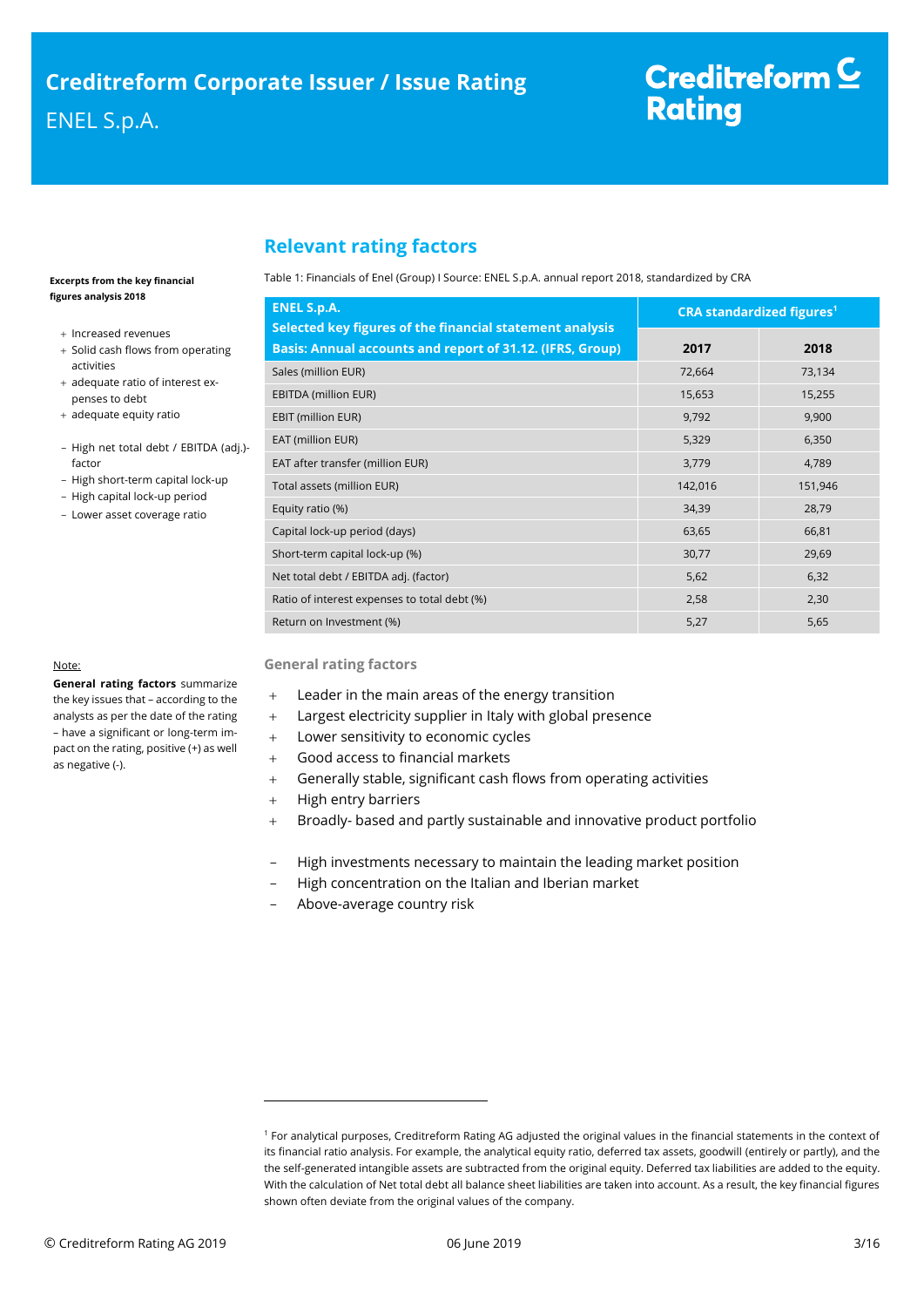**Current rating factors** are the key factors that have, in addition to the underlying rating factors, an impact on the current rating.

**Prospective rating factors** are factors and possible events that – according to the analysts as per the date of the rating – would most likely have a stabilizing or positive effect (+) and a weakening or negative effect (-) on future ratings, if they occurred. This is not a full list of possible future events with potential relevance for future ratings. Circumstances can arise that are not included in the list of prospective factors whose effects are impossible to assess at the time of the rating, either because these effects are uncertain or because the underlying events are deemed unlikely to occur.

# **Current rating factors (rating 2019)**

- Improvement of the operational performance and net result
- Growth in revenues particularly due to renewable energies
- Stable development of main sources of revenue
- Successful integration of Enel Distribuição São Paulo
- Set financial goals were achieved
- + Future-oriented strategy
- Net financial debt increase and capex increase

## **Prospective rating factors**

- Capacity extension of renewable energies (further growth driver) with focus on markets with integrated presence and on developed countries
- Operational efficiency due to digitalization
- Growth due to asset development, customer and asset management
- Improved financial indicators after completion of the investment plan 2019-2021
- Increasing demand for renewable energies due to more environmental awareness
- Simplification of the corporate structure
- Further reduction in CO2 emissions

# - Higher investments

- Deterioration of creditworthiness of main rating (Italy)
- Legislative changes which may adversely impact the economic and financial situation, or the ownership structure
- Insufficient action related to megatrends and environmental protection measures
- Higher competition in renewable energies and innovation of digital assets
- Deterioration of financial indicators due to stagnating economy and/or increased indebtedness
- Economic and geopolitical risks both in Europe as well as globally

#### **Best-case scenario**

In our best-case scenario for one year, we assume a stable rating of BBB+ based on our assessment that the business development is proceeding according to schedule and that balance sheet and P&L ratios show better development as in the 2018 fiscal year.

## **Worst-case scenario**

In the worst-case scenario for one year, we assume a rating of BBB-, based on the assumption that there is a change, e.g. due to legislative changes, in our assessment of the ownership structure or prospective financial assistance. In addition, substantial political or geopolitical changes could result in a downgrade in the worst-case scenario. Moreover, delays in the context of the Group's strategy plan for 2019-2021 could entail a significant deterioration for the company. We currently view these scenarios as unlikely.

Best-case scenario BBB+ Worst case scenario: BBB-

## Please note:

The scenarios are based on the information available at the time of the rating. Within the forecast horizon, some circumstances could occur that would lead to a rating change out of the indicated range.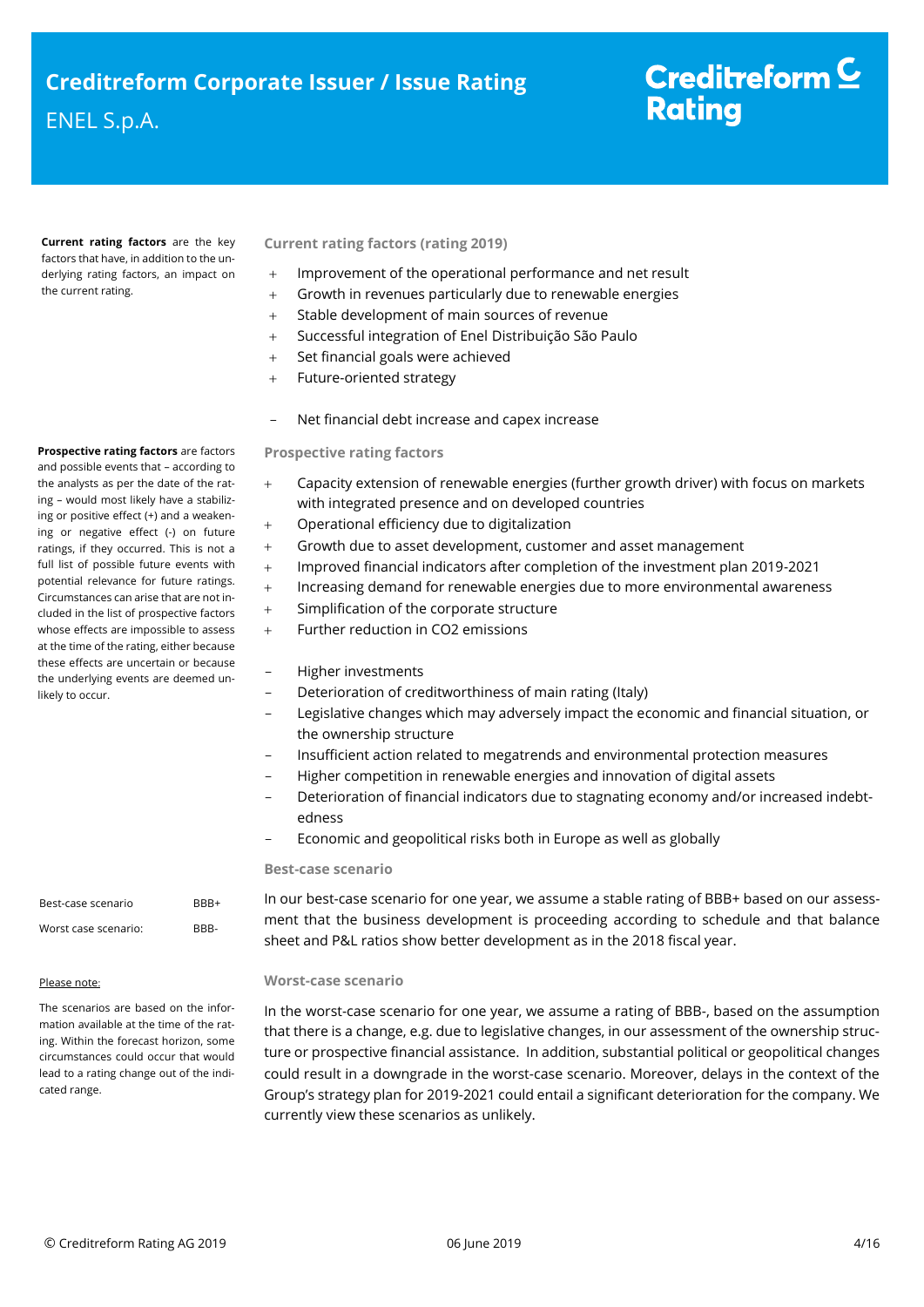# <span id="page-4-0"></span>**Business development and outlook**

The Company achieved positive results during the financial year 2018. Total sales increased by 0.7% to EUR 73,134 million (2017: EUR 72,664 million), EBT amounted to EUR 8,201 million (2017: EUR 7,211 million), and EAT increased to EUR 6,350 million (2017: EUR 5,329). Thus, Enel was able to significantly increase its annual result from the previous year by 19.16%.

The Enel Group's operating business comprises the two areas of electricity supply and gas supply. Its electricity grid operations were outsourced to the subsidiary Terna, founded in 1999, due to legislation prescribing a separation of the Group's supply and grid operations. In 2004, Terna was hived off from the Enel Group.

Today the Enel Group is organized into five divisions:

- **Global Generation**: Electricity generation.
- **Global Infrastructure & Networks**: Transport infrastructure and energy distribution.
- **Renewable Energy**: Covers the production of energy from renewable sources referring to [Enel Green Power.](https://en.wikipedia.org/wiki/Enel_Green_Power)
- **Global Trading**: Provides Enel Group companies, as well as third parties, with goods to be used in power plants and with optimization services for energy production and distribution.
- **Upstream Gas**: Making investments for the exploration, production, and development of infrastructure for transporting gas.

| <b>ENEL S.p.A.</b> |        |        |        |        |  |
|--------------------|--------|--------|--------|--------|--|
| In million EUR     | 2015   | 2016   | 2017   | 2018   |  |
| Sales              | 73,076 | 68,606 | 72,664 | 73,134 |  |
| <b>EBITDA</b>      | 15,297 | 15,276 | 15,653 | 15,255 |  |
| <b>EBIT</b>        | 7,685  | 8,921  | 9,792  | 9,900  |  |
| <b>EBT</b>         | 5,281  | 5,780  | 7,211  | 8,201  |  |
| EAT                | 3,372  | 3,787  | 5,329  | 6,350  |  |

Table 2: The development of business of ENEL S.p.A.. Source: Consolidated annual reports 2015-2018

Revenues have been on the increase over the last three years. Despite the EBITDA having dropped in 2018 by 2.5% year-on-year, EBT and EAT rose considerably – by 13.7% and 19.2% respectively – compared with 2017, as a result of disproportionately favorable cost effects.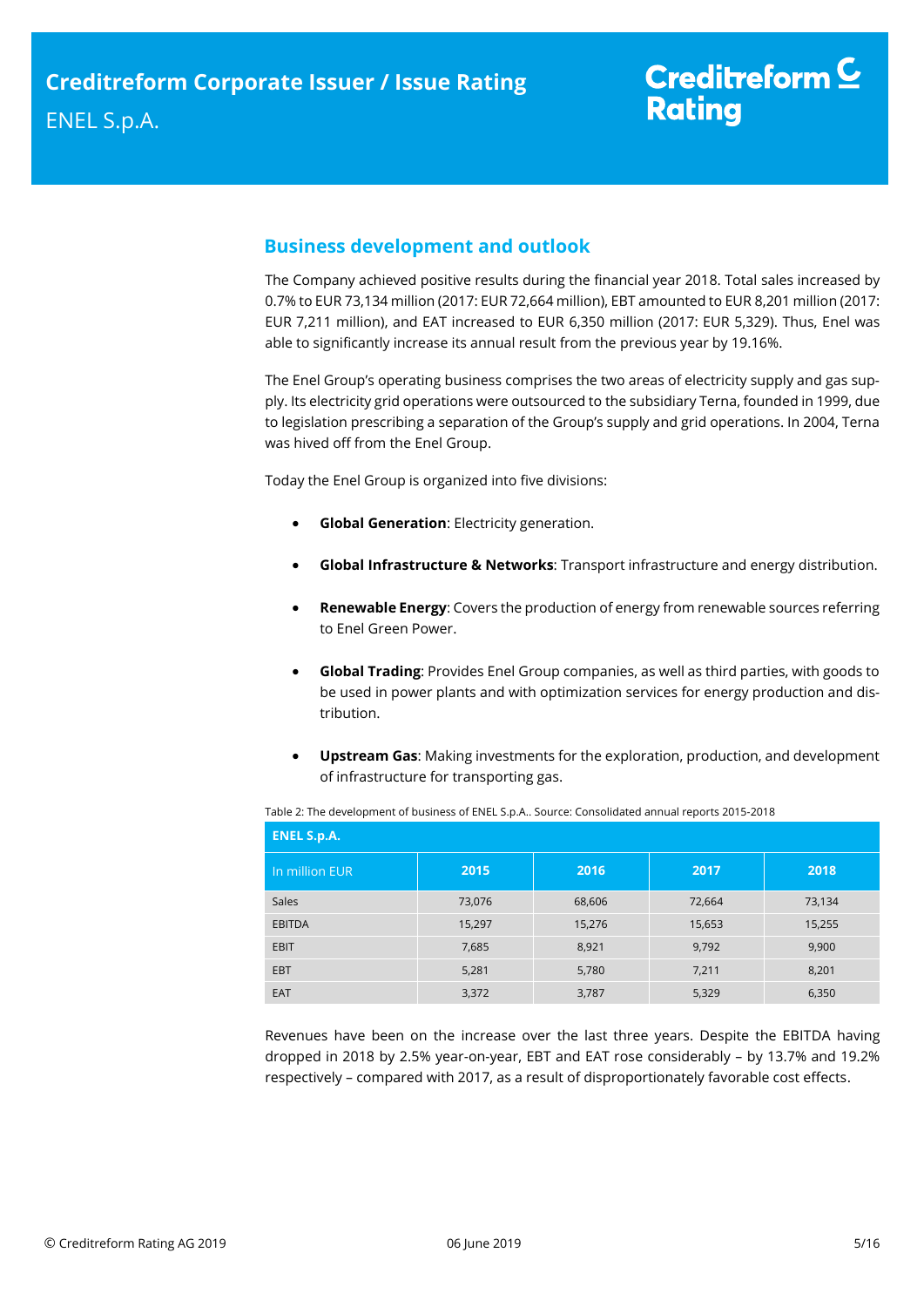Table 3: The development of the gross operating margin of the individual corporate divisions in 2018 I Source: Consolidated annual report 2018

| <b>ENEL S.p.A. according to individual corporate divisions in 2018</b> |                              |                 |                                  |                                            |                                   |  |  |
|------------------------------------------------------------------------|------------------------------|-----------------|----------------------------------|--------------------------------------------|-----------------------------------|--|--|
| In million EUR                                                         | <b>End-user mar-</b><br>kets | <b>Services</b> | <b>Generation</b><br>and Trading | <b>Infrastructure</b><br>and Net-<br>works | <b>Enel Green</b><br><b>Power</b> |  |  |
| 2018                                                                   | 2,921                        | 85              | 1.117                            | 7,697                                      | 4,608                             |  |  |
| 2017                                                                   | 2,440                        | 52              | 1.963                            | 7,378                                      | 4,047                             |  |  |
|                                                                        | 481                          | 33              | $-846$                           | 319                                        | 561                               |  |  |

Regarding the table above Enel Green Power is the division with the strongest growth of the gross operating margin.

| ENEL S.p.A. Q1 2019 figures versus Q1 2018 figures |         |         |              |  |  |
|----------------------------------------------------|---------|---------|--------------|--|--|
| In million EUR                                     | Q1 2018 | Q1 2019 | $\Delta$ (%) |  |  |
| <b>Sales</b>                                       | 18,946  | 20,891  | 10.3         |  |  |
| <b>EBITDA</b>                                      | 4,037   | 4,548   | 12.7         |  |  |
| <b>EBIT</b>                                        | 2,538   | 2,981   | 17.5         |  |  |
| <b>EBT</b>                                         | 2,009   | 2,271   | 13.0         |  |  |
| <b>EAT</b>                                         | 1,528   | 1,650   | 8.0          |  |  |

In the first quarter of 2019, all results improved year-on-year, thus continuing the Enel Group's favorable financial trajectory.

Considering the Enel´s strong market position, we believe that the Company will meet its growth targets over the medium to long term. Most of the Group´s revenues are derived from transparent and stable cash flows generated through solid business activities, based on its strategic plan 2019-2021. In addition, Enel benefits from easy access to the capital market.

# <span id="page-5-0"></span>**Structural risk**

Enel has a very large presence in Europe and operates along the entire energy chain, from generation to sale to end users in Italy, Spain, Slovakia and Romania. Enel produces in Russia, Greece and Bulgaria, and sells electricity and gas in many other countries on the continent from the Atlantic to the Baltic.

Enel is the largest electricity supplier in Italy and is also one of the largest energy companies in the Americas, with power generation plants of all types across 12 countries from Alberta in Canada to the Central Andes. The Company supplies energy to some of the largest cities in South America: Rio de Janeiro, Bogota, Buenos Aires, Santiago de Chile and Lima.

In general, the strategy for 2019-2021 is focused on growth in renewable energies, the development and automation of the distribution network, opportunities for electrification and focus on customers. In order to reach these goals, the following strategic and operational targets, among others, were specified: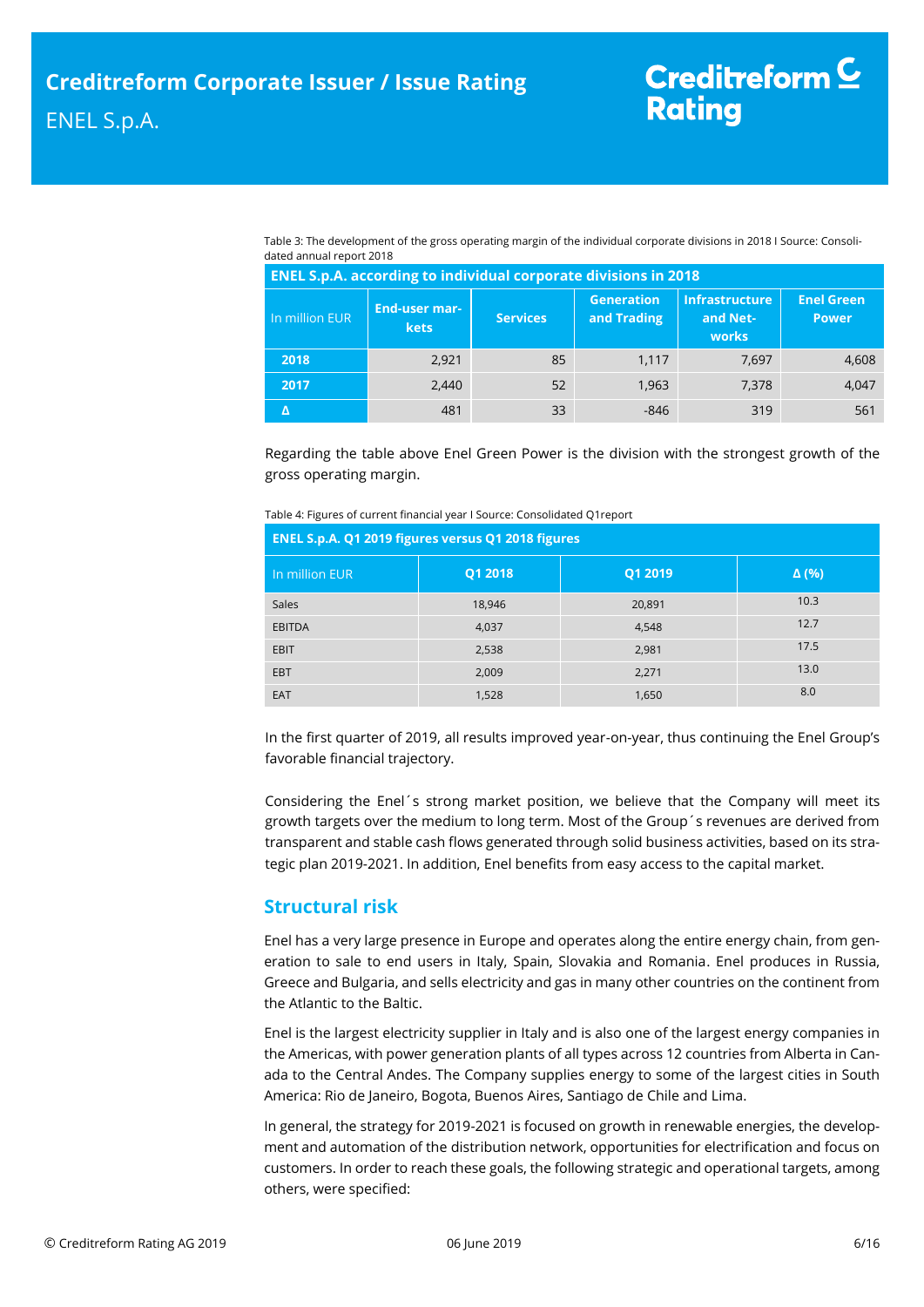- Industrial growth based on asset development, customers and asset management: An investment of EUR 27,5 billion is planned to reach an increase in ordinary EBITDA of EUR 3,2 billion.
- Decarbonization due to renewable energies: Through investing in mature markets and markets with an integrated presence of Enel, the Group expects a cumulative increase of EUR 1 billion between 2019 and 2021.
- Operational efficiency due to digitalization: the objective of EUR 1,2 billion for 2021 of cumulative benefits has been already confirmed.
- Simplification and optimization of its portfolio of subsidiaries: further investing in and integrating its subsidiaries, and rationalizing the portfolio of subsidiaries through asset rotation for less risk and more return.
- Shareholder remuneration: The shareholders will receive a 70% dividend payout of the net income in line with a guaranteed minimum dividend per share.

For 2019 in particular, the Group expects the following:

- Industrial growth due to an increase of global investments of 35% in comparison with 2018 due to renewable energy projects, mainly in North America, and further investments in grids, especially in Italy and South America.
- Benefits rise by more operational efficiency due to digitalization across all of its businesses, see above.
- Acceleration of Enel's activities in the electric mobility and demand response business.
- Simplifying the Group's portfolio for an optimized overall risk and return profile, see above.

Against the background of the projects and measures already initiated by Enel in order to meet its targets, we assume that these targets, although in part ambitious, should be attainable provided that the economic and geopolitical conditions in Europe, as well as in the regions outside of Europe where Enel has operations, remain stable.

The main shareholders of the publicly listed company is the Italian state, via the Ministry of Economy and Finance ("Ministero dell'Economia e delle Finanze") with a share of 23.6%. 56.7% of the shareholdings are held by institutional investors and 18.8% by private investors (worldwide). Enel's shares are listed on the New York Stock Exchange (NYSE) and the Milan Italian Stock Exchange Borsa Italiana.

The Company is managed by the Board of Directors (currently featuring 9 members) and the Board of Statutory Auditors (currently featuring 6 members). Of these, 3 are standing statutory auditors and 3 are alternate statutory auditors.

The company reports its financial statements in accordance with IFRS and employed 69.272 people at year end 2018.

Due to its national systemic importance and its relevance for the capital market, the Company has to comply with high legislative, regulative and corporate governance standards. We consider any risks related to individual countries to be mitigated by the well-diversified country portfolio and we do not see any core risks in connection with the Company's structure.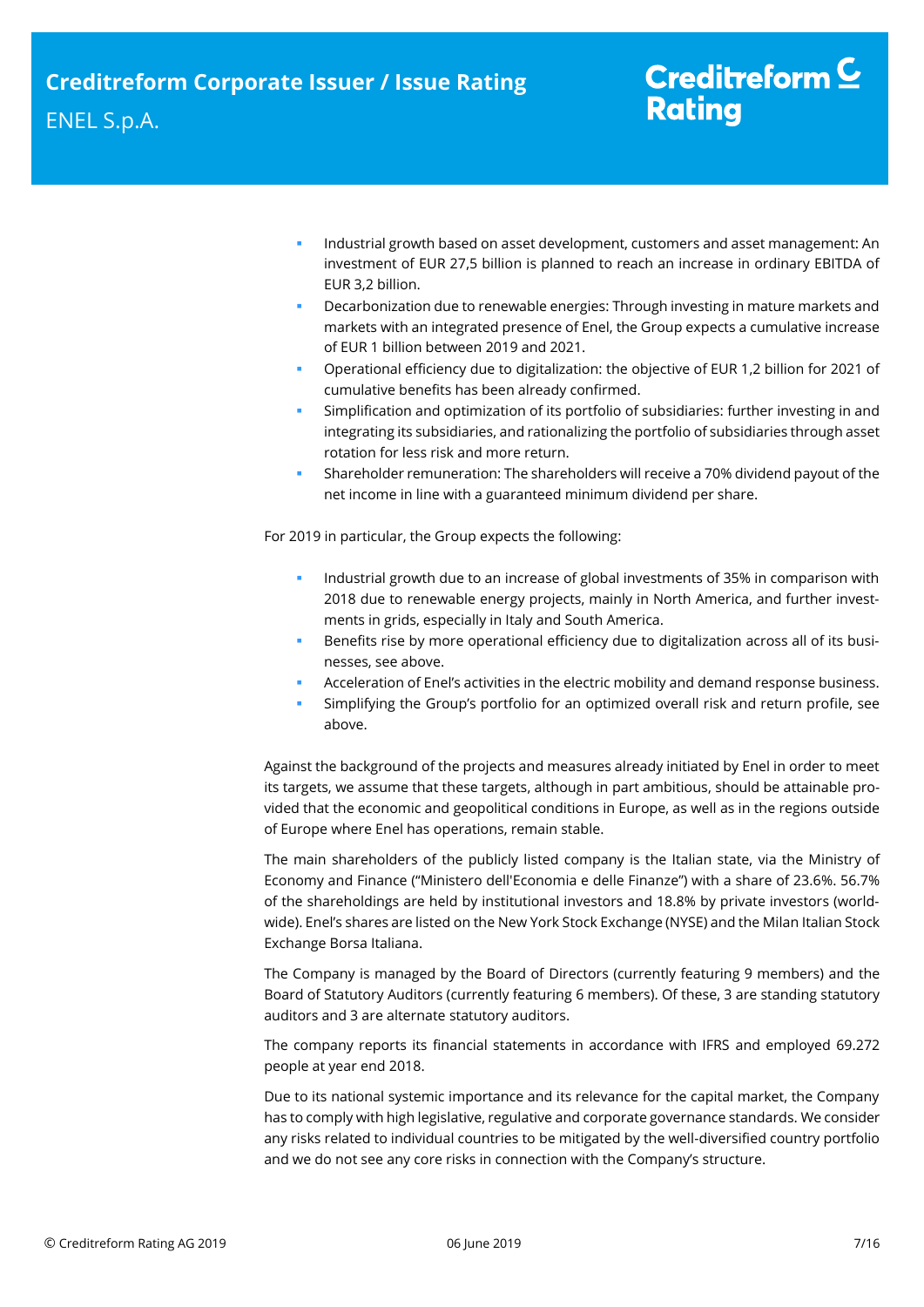# <span id="page-7-0"></span>**Business risk**

The Enel Group has divided its operating business, consisting of electricity and gas supply, into Regions and countries as well as into several divisions.

The **Regions and Countries** are divided into six main categories:

- $\bullet$  Italy,
- Iberia,
- Latin America,
- Europe and North Africa,
- North and Central America,
- Sub-Saharan Africa and Asia.

These six regional divisions are responsible for managing the relationships with institutional bodies and regulatory authorities, and for selling electricity and gas in each of the countries in which the Group is present, as well as providing staff and other service supports to the various divisions. Furthermore, they will continue to maintain a presence and integrate businesses at the local level, seeking to foster the development of all segments of the value chain. At the geographical level, the position of Country Manager is unified in the countries in which the Enel Group operates in both the conventional and renewable generation businesses.

The **Divisions** are as follows:

- Global Thermal Generation,
- Global Trading,
- Global Infrastructure & Networks,
- Renewable Energy,
- Enel X.

These divisions are responsible for managing and developing assets, and for optimizing performances and the return on capital employed in the various geographical areas in which the Enel operates. The divisions are also in charge of improving the efficiency of the processes they manage and sharing best practices at the global level. The Group benefits from a centralized industrial vision of projects in its various business lines. Each project is assessed not only based on its financial returns, but also in relation to the best technologies available at Group level.

In the year 2017, Enel founded a new Global Business Line, the Enel X, intended to foster greater customer focus and digitization as accelerators of value within the 2017-2019 Strategic Plan of the Company.

In addition to the categories of Regions and Countries and Divisions, Enel has established functional areas for the purpose of supporting the Enel Group's business operations. The two functional areas are:

- **Global service functions**, responsible for managing information and communication technology activities and procurement at Group level.
- **Holding company functions** administration, finance and control, human resources and organization, communication, legal and corporate affairs, audit, European Union affairs, and innovation and sustainability, which are responsible for managing governance processes.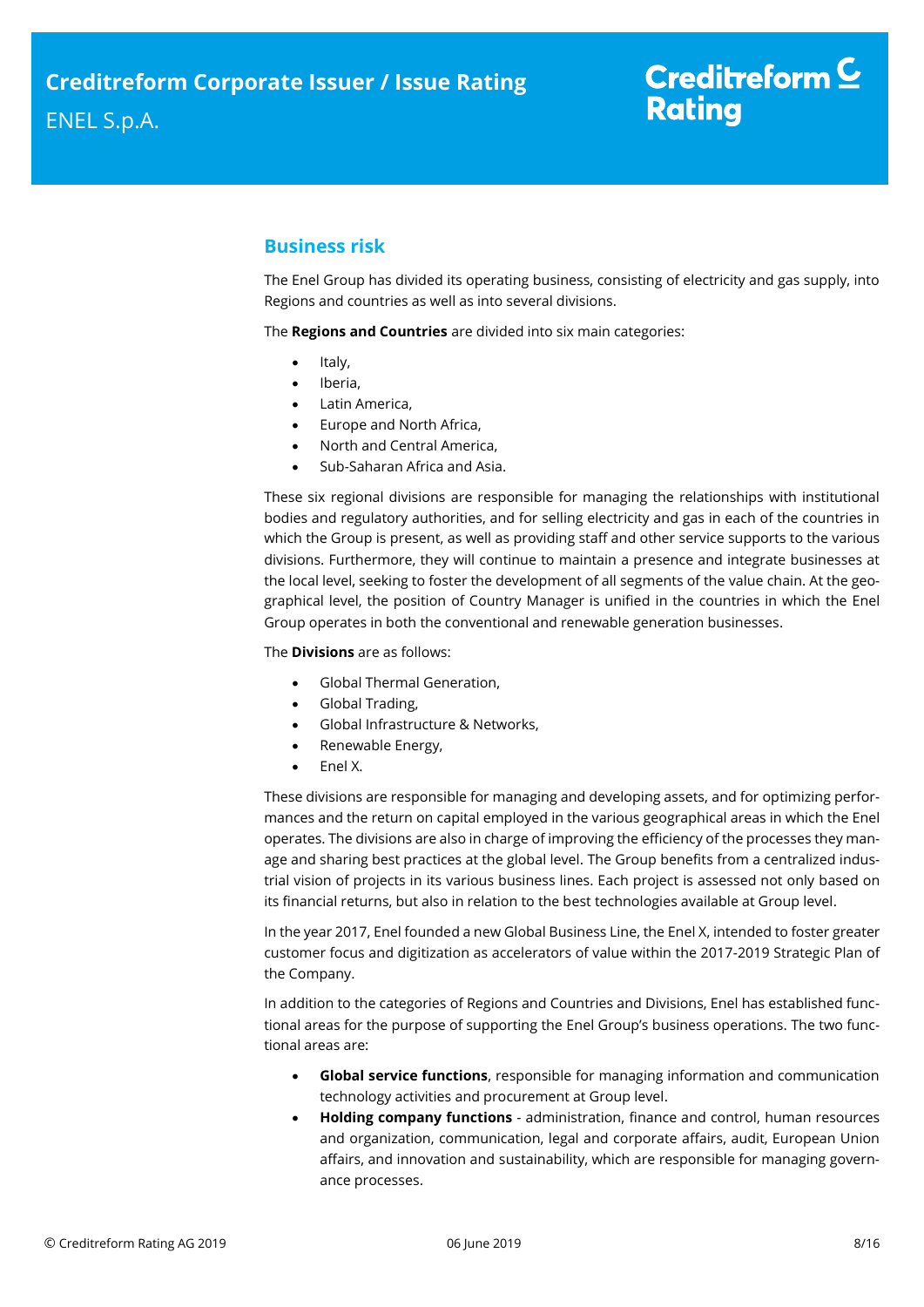After having refocused and optimized its organizational structure in 2015, Enel recently adapted its business risks to meet current global challenges, which we view as favorable in this area for ensuring future sustainability. The Company should thus be able to respond appropriately to geopolitical and structural risks, as well as to increasing demands due to its business model, not least of all as a result of current issues related to the environment and climate change.

# <span id="page-8-0"></span>**Financial risks**

The Company is exposed to general financial risks such as currency exchange rate risks, counterparty credit risks, as well as liquidity, rating and debt covenant risks. As far as we can assess, the Group's prudent financial policy and well-developed financial risk management system enable an efficient identification and prevention of financial risks.

For the purposes of its financial ratio analysis, Creditreform Rating AG (''CRA'') adjusted the original values in the financial statements. The following representations and calculations are based primarily on these adjustments.

The Company is highly capital intensive. Approximately 70% of the company's balance sheet total is tied up in long-term assets, reflecting the specific conditions of the business and emphasizing the importance and high levels of investments required for the development and maintenance of the infrastructure supporting the further development of the Company. Based on our structured balance sheet, the asset coverage ratio of 75.71% as of 31 December 2018 shows that the matching maturities are not given.

CRA calculated an adjusted equity for 2018 of EUR 43,738 million (2017: EUR 49,530 million), which accounts for 28.79% of the balance sheet total (2017: 34.39%). The equity decreased, however the equity-ratio is still solid. The dividends paid to Enel's shareholders for 2018 amounted to EUR 4,789 million (2017: EUR 3,779 million), due to the increase in operating income. The high capital intensity of the company is partly offset by the long-term character of most of its obligations. The long-term and medium-term liabilities accounted for 44.83% of the Group's total liabilities (EUR 68.,122 million out of EUR 151,946 million) as of 31 December 2018. CRA's adjusted ratio of net total debt / EBITDA (adjusted) – 6.32 as of 31 December 2018 - is comparatively high in our view; thus, the Group's cash flows are solid.

Enel has financed itself – in addition to equity - mainly through long-term bond issues. These bonds have increased as of 31 December 2018 to up 24,384 EUR million (31 December 2017: EUR 21,717 million). Most of the bonds are part of the EMTN programme that last renewed in December 2018 (incl. the supplement of May 2019) with a maximum total amount of up to EUR 35 billion. The book value of other long-term borrowings, most of which are bank borrowings, amounted to approx. EUR 4,031 million as of 31 December 2018 (31 December 2017: EUR 3,596 million).

The Company has an adequate liquidity position, taking into consideration its reliable, highly predictable and stable cash flows, the fact that these cash flows are generated by a partly regulated business, its good liquidity reserves and its good access to financial markets. The volume of the reported operating cash flow was at EUR 11,075 million in 2018 (2017: EUR 10,125). At the end of 2018, the Company had cash and cash equivalents of EUR 6,630 million and undrawn credit lines (without commercial papers) of EUR 14,508 million.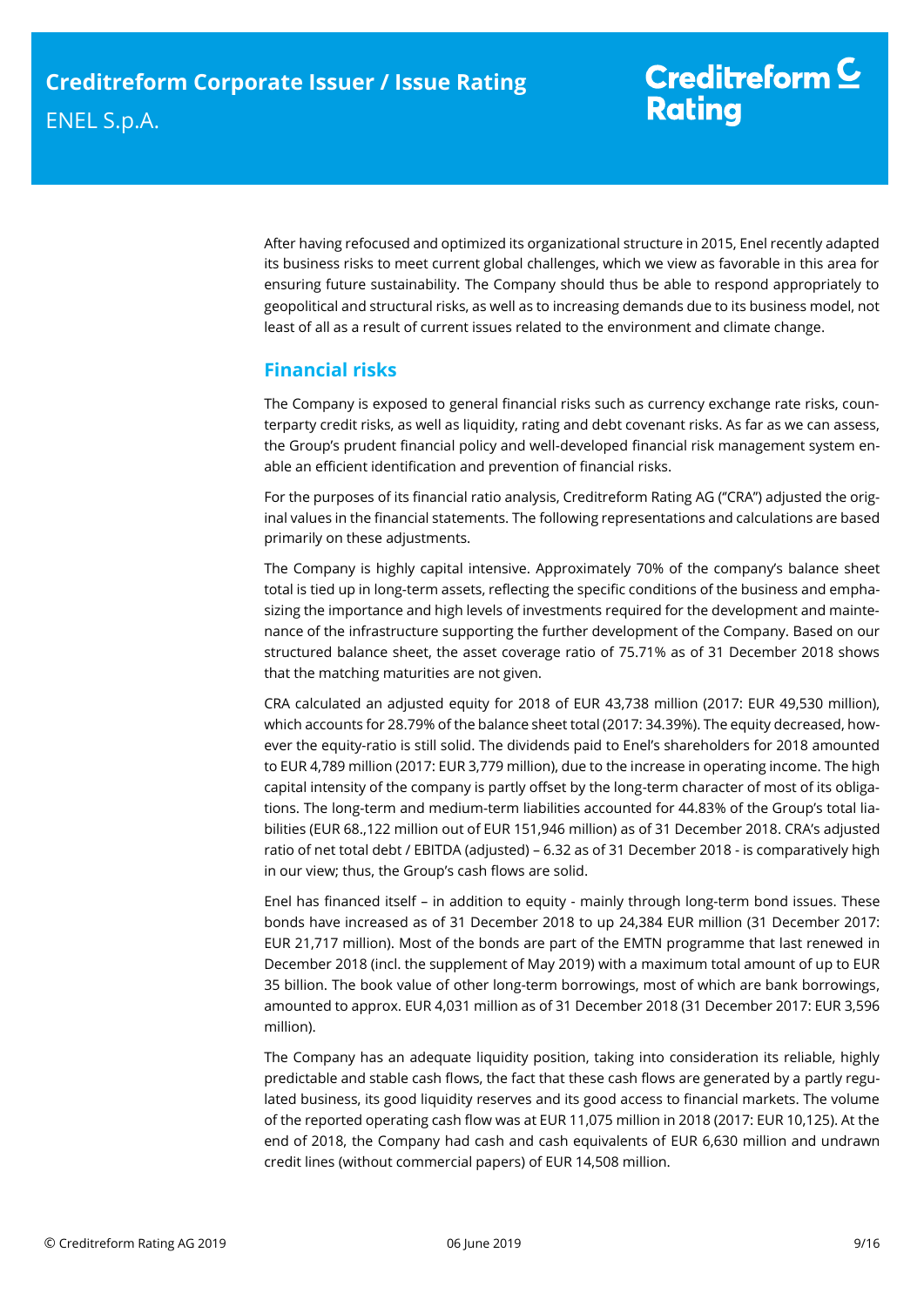We see no significant short- or medium-term financial risks for Enel, taking into consideration its adequate current cash position and liquidity reserves, its reliable cash flows, and its wellcoordinated and - in our view - realistic investment plans. Based on the generated EBITDA, we consider the above planned investment sum to be financially sustainable in the long run. Furthermore, the Group has an adequate capital structure and disposes of diversified financing resources that should allow Enel to pursue its strategic plan. Further significant increases of net debt could, however, have a negative impact on the rating assessment. Risks could arise in connection with financial covenants and a deterioration of the Company's rating following the possible downgrade of the sovereign rating of the Italian Republic.

# <span id="page-9-0"></span>**Issue rating**

# **Further issuer ratings**

In addition to the rating of ENEL S.p.A. , the following Issuer and its issues (see below), have been rated in this rating report.

**ENEL Finance International N.V.** 

ENEL S.p.A. is guarantor of the above listed group company and the issues that have been issued under the Euro Medium Term Note (EMTN) programme, with the last base prospectus of 17.12.2018 and with the last supplement of 09.05.2019.

ENEL Finance International N.V. is a direct 100% subsidiary of ENEL S.p.A. and consolidated into the group annual accounts. As a wholly-owned direct subsidiary and financing vehicle of ENEL S.p.A. the activities of ENEL Finance International N.V. are directly related to the financing needs of the Group, which in turn depend on the development of the operating business and the investments in the Group. Additionally, the business development of the ENEL Finance International N.V. depends on the ability of ENEL S.p.A. to service the payment obligations resulting out of the intercompany loans granted by the subsidiary to the parent company. Overall, the future development of ENEL Finance International N.V. will be determined by the business development, strategy and capital and investment needs of the parent company, taking into account its specific and general business risks. In this respect, we consider a consolidated view of the business development and the outlook for the rating assessment of ENEL Finance International N.V. as appropriate. Because of these economic, financial and liability relationships between the ENEL S.p.A. and ENEL Finance International N.V., we set the rating of ENEL Finance International N.V. equal to the rating of ENEL S.p.A. Therefore, the rating of ENEL Finance International N.V. is BBB+ / stable**.**

## **Issue rating details**

The rating objects of this issue rating are exclusively the long-term senior unsecured issues, denominated in euro, issued by ENEL S.p.A. and ENEL Finance International N.V., which are included in the list of ECB-eligible marketable assets. The ECB list of eligible marketable assets can be found on the website of the ECB.

The notes have been issued within the framework of the Euro Medium Term Note (EMTN) programme, of which the latest base prospectus dates from 17 December 2018. This EMTN pro-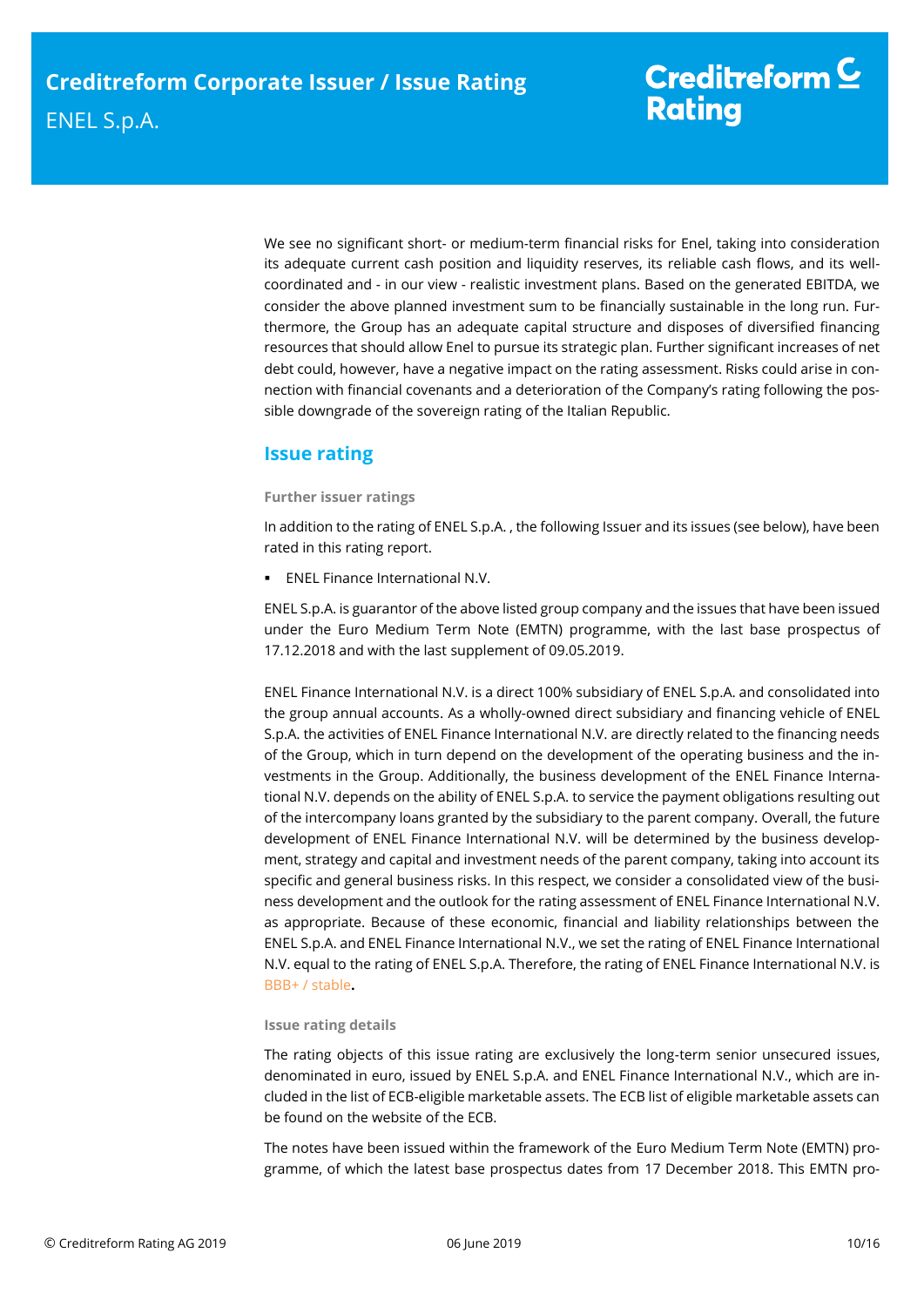gramme amounts to EUR 35 billion. The notes under the EMTN programme are senior unsecured, and rank at least pari passu among themselves and with all other present and future unsecured obligations of the issuer. Additionally, the notes benefit from a negative pledge provision, a change of control clause and a cross default mechanism.

## **Corporate issue rating result**

We have provided the debt securities issued by ENEL S.p.A. and ENEL Finance International N.V. with a rating of BBB+. The rating is based on the corporate rating of ENEL S.p.A. Other types of debt instruments or issues denominated in other currencies of the issuers) have not been rated by Creditreform Rating AG. For a list of all currently valid ratings and additional information, please consult the website of Creditreform Rating AG.

The following tables provide an overview of the ratings issued by Creditreform Rating AG in this context, as well as the key features of the Euro Medium Term Note of 17.12.2018 considered here.

### **Overview**

Table 5: Overview of CRA ratings I Source: CRA

| <b>Rating objects</b>                                    | <b>Details</b> |               |  |
|----------------------------------------------------------|----------------|---------------|--|
|                                                          | Date           | Rating        |  |
| ENEL S.p.A. (Issuer)                                     | 06 Juni 2019   | BBB+ / stable |  |
| ENEL Finance International N.V. (Issuer)                 | 06 June 2019   | BBB+ / stable |  |
| Long-term Local Currency (LT LC) Senior Unsecured Issues | 06 June 2019   | BBB+ / stable |  |
| Other                                                    |                | n.r.          |  |

Table 6: Overview of 2018 Euro Medium Note programme Enel prospectus: 17.12.2018

| <b>Overview 2018 EMTN Programme</b> |                                                           |             |                                     |  |
|-------------------------------------|-----------------------------------------------------------|-------------|-------------------------------------|--|
| Volume                              | EUR 35,000,000,000                                        | Maturity    | Depending on<br>the respective bond |  |
| Issuer / Guarantor                  | Enel S.p.A. (Garantor)<br>Enel Finance International N.V. | Coupon      | Depending on<br>the respective bond |  |
| Arrangers                           | Deutsche Bank<br>J.P. Morgan                              | Currency    | Depending on<br>the respective bond |  |
| Credit enhancement                  | none                                                      | <b>ISIN</b> | Depending on<br>the respective bond |  |

All future LT LC senior unsecured Notes that will be issued by ENEL S.p.A. and that have similar conditions to the current EMTN programme, denominated in Euro and included in the list of ECB-eligible marketable assets will, until further notice, receive the same ratings as the current LT LC senior unsecured Notes issued under the EMTN programme. Notes issued under the programme in any currency other than euro, or other types of debt instruments, have not yet been rated by Creditreform Rating AG. For a list of all currently valid ratings and additional information, please consult the website of Creditreform Rating AG. For the time being, other emission classes or programmes (such as the Commercial Paper programme) and issues that do not denominate in euro will not be assessed. For a list of all currently valid ratings and additional information, please consult the website of Creditreform Rating AG.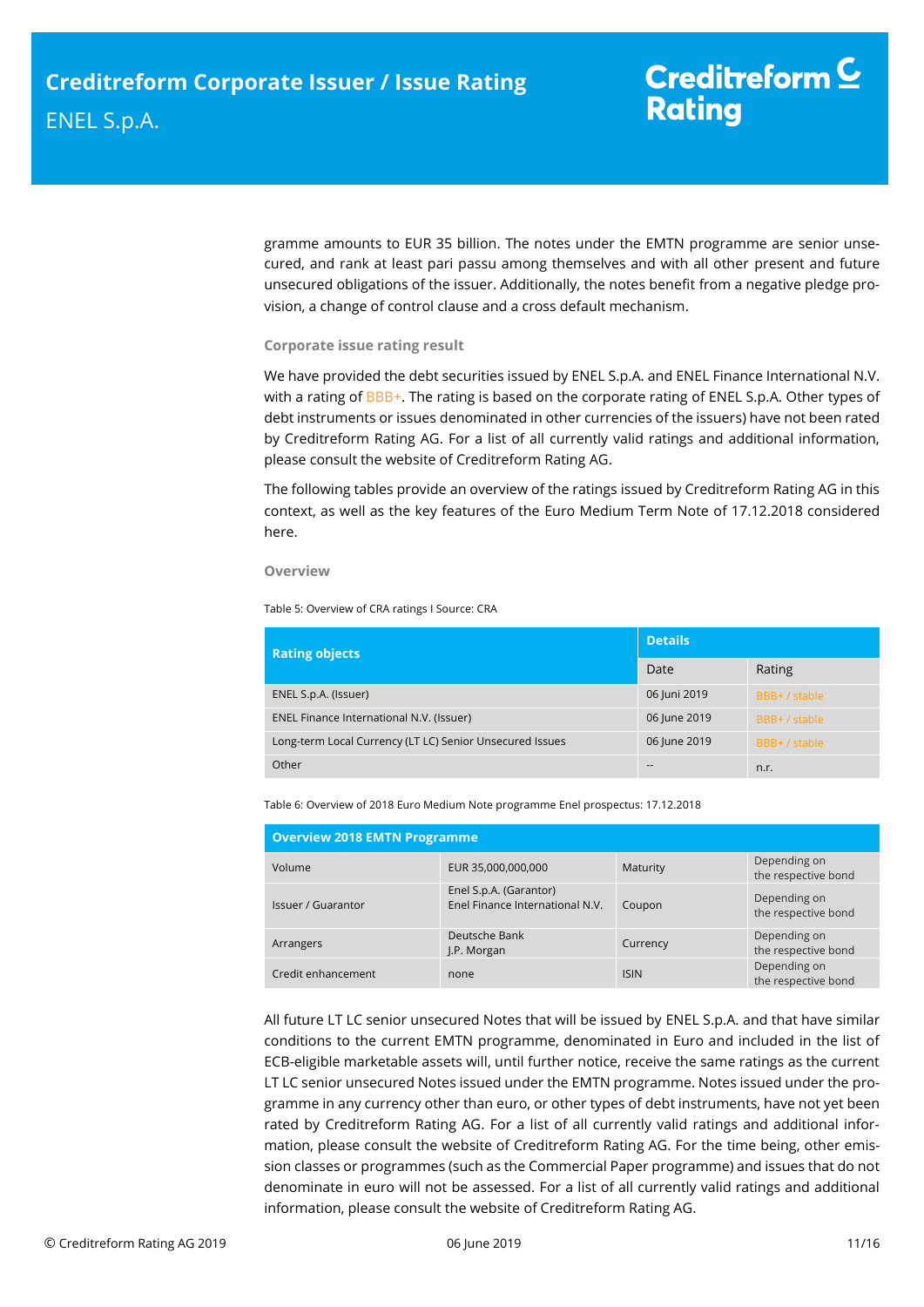# Creditreform C<br>Rating

# <span id="page-11-0"></span>**Financial ratio analysis**

Table 7: Financial key ratios I Source: ENEL S.p.A. consolidated annual report 2018, structured by CRA

| <b>Asset structure</b>                       | 2015                     | 2016  | 2017  | 2018  |
|----------------------------------------------|--------------------------|-------|-------|-------|
| Fixed asset intensity (%)                    | 65.20                    | 70.18 | 69.88 | 69.38 |
| Asset turnover                               |                          | 0.48  | 0.52  | 0.51  |
| Asset coverage ratio (%)                     | 81.26                    | 78.49 | 80.91 | 75.71 |
| Liquid funds to total assets (%)             | 7.19                     | 5.78  | 4.92  | 4.41  |
| <b>Capital structure</b>                     |                          |       |       |       |
| Equity ratio (%)                             | 32.54                    | 34.81 | 34.39 | 28.79 |
| Short-term-debt ratio (%)                    | 30.07                    | 28.23 | 27.61 | 26.38 |
| Long-term-debt ratio (%)                     | 20.44                    | 20.27 | 22.15 | 23.74 |
| Capital lock-up period (in days)             | 58.81                    | 67.51 | 63.65 | 66.81 |
| Trade-accounts-payable ratio (%)             | 7.95                     | 8.84  | 8.80  | 8.81  |
| Short-term capital lock-up (%)               | 38.75                    | 33.24 | 30.77 | 29.69 |
| Gearing                                      | 1.85                     | 1.71  | 1.76  | 2.32  |
| Leverage                                     | $\overline{\phantom{a}}$ | 2.97  | 2.89  | 3.17  |
| <b>FinancialsStability</b>                   |                          |       |       |       |
| Cash flow margin (%)                         | --                       | 13.12 | 13.48 | 16.87 |
| Cash flow ROI (%)                            |                          | 6.42  | 6.98  | 8.37  |
| Total debt / EBITDA adj.                     | 6.67                     | 6.20  | 6.07  | 6.74  |
| Net total debt / EBITDA adj.                 | 5.96                     | 5.65  | 5.62  | 6.32  |
| <b>ROCE (%)</b>                              | 8.47                     | 9.58  | 10.48 | 11.58 |
| Total debt repayment period                  |                          | 8.73  | 9.90  | 7.29  |
| <b>Profitability</b>                         |                          |       |       |       |
| Gross profit margin (%)                      | 28.07                    | 30.38 | 28.20 | 28.44 |
| EBIT interest coverage                       | 2.72                     | 3.33  | 4.01  | 3.98  |
| EBITDA interest coverage                     | 5.41                     | 5.70  | 6.42  | 6.13  |
| Ratio of personnel costs to total costs (%)  | 7.12                     | 6.60  | 6.04  | 6.08  |
| Ratio of material costs to total costs (%)   | 72.51                    | 70.34 | 72.50 | 72.41 |
| Cost income ratio (%)                        | 91.89                    | 89.73 | 89.44 | 89.97 |
| Ratio of interest expenses to total debt (%) | 2.83                     | 2.86  | 2.58  | 2.30  |
| Return on investment (%)                     | 4.01                     | 4.35  | 5.27  | 5.65  |
| Return on equity (%)                         |                          | 7.72  | 10.71 | 13.62 |
| Net profit margin (%)                        | 4.52                     | 5.39  | 7.15  | 8.42  |
| Operating margin (%)                         | 10.30                    | 12.69 | 13.14 | 13.13 |
| <b>Liquidity</b>                             |                          |       |       |       |
| Cash ratio (%)                               | 23.90                    | 20.47 | 17.66 | 16.54 |
| Quick ratio (%)                              | 94.94                    | 83.65 | 88.31 | 88.42 |
| Current ratio (%)                            | 94.94                    | 83.65 | 88.31 | 88.42 |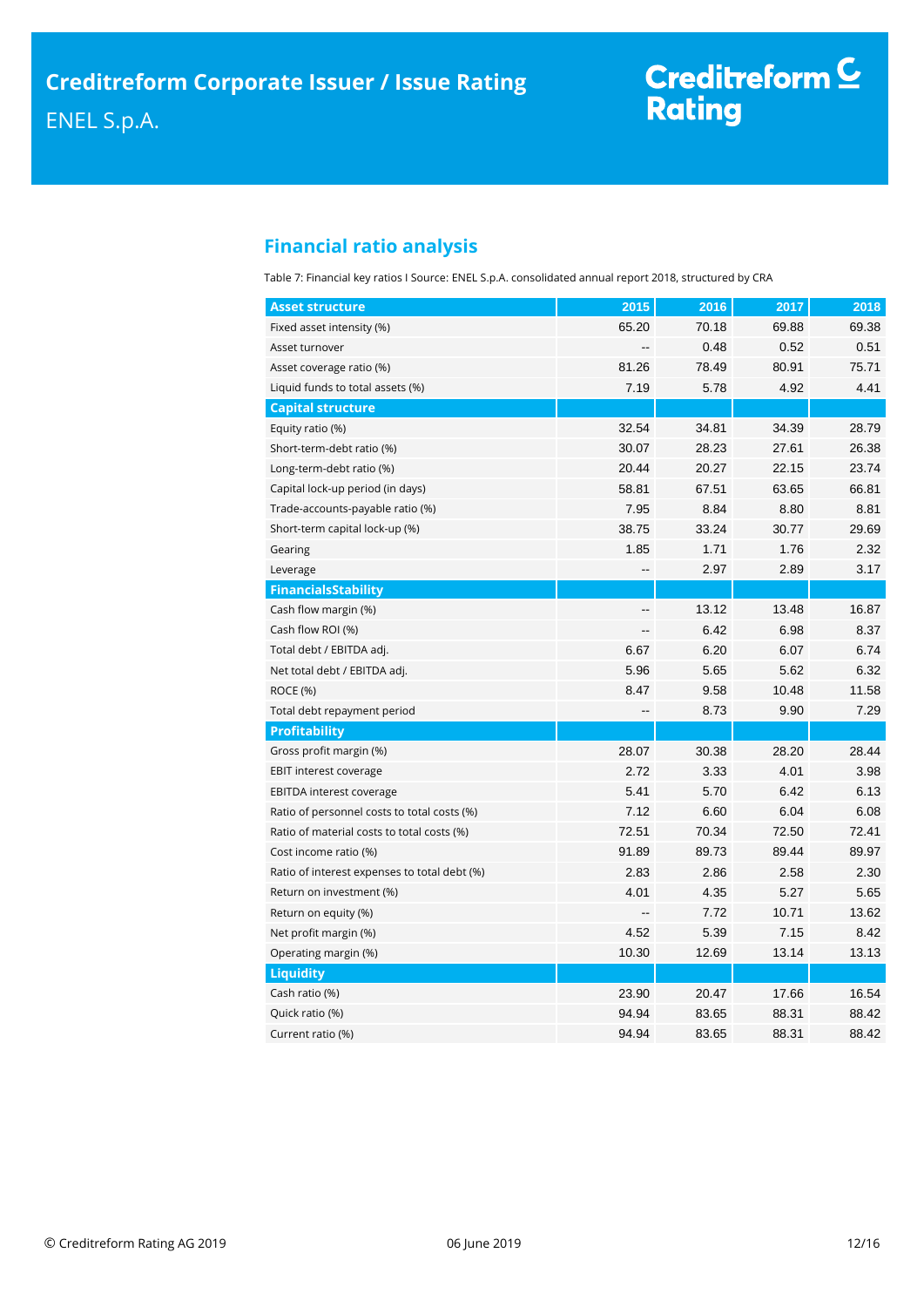# <span id="page-12-0"></span>**Appendix**

**Rating history**

The rating history is available under:

<https://www.creditreform-rating.de/de/ratings/published-ratings/>

Table 8: Corporate issuer rating of Enel S.p.A.

| Event          | <b>Rating date</b> | $\blacksquare$ Publication date | <b>Monitoring period</b> | Result        |
|----------------|--------------------|---------------------------------|--------------------------|---------------|
| Initial rating | 06 June 2019       | www.creditreform-rating.de      | Withdrawal of the rating | BBB+ / stable |

Table 9: Corporate issuer rating of Enel Finance International N.V.

| Event          | <b>Rating date</b> | <b>Publication date</b>    | <b>Monitoring period</b> | <b>Result</b> |
|----------------|--------------------|----------------------------|--------------------------|---------------|
| Initial rating | 06 June 2019       | www.creditreform-rating.de | Withdrawal of the rating | BBB+ / stable |

Table 10: Rating of LT LC senior unsecured issues of Enel S.p.A. / Enel Finance International N.V.

| <b>Event</b>   | <b>Rating date</b> | $\sf I\hspace{-1.4pt}I$ Publication date $\sf I$ | <b>Monitoring period</b> | <b>Result</b> |
|----------------|--------------------|--------------------------------------------------|--------------------------|---------------|
| Initial rating | 06 lune 2019       | www.creditreform-rating.de                       | Withdrawal of the rating | BBB+ / stable |

### **Regulatory requirements**

The present rating<sup>2</sup> is an unsolicited rating. Creditreform Rating AG was not commissioned by the Issuer with the preparation of the rating. The present analysis was prepared on a voluntary basis.

The rating is based on the analysis of published information and on internal evaluation factors. The rating was conducted based on Creditreform Rating AG's "Corporate Ratings" methodology, the "Government-Related Companies" methodology and the "Non-Financial Corporate Issue Rating" methodology, as well as on the "Rating Criteria and Definitions".

The documents submitted and information gathered were sufficient to meet the requirements of Creditreform Rating AG's rating methodologies. A complete description of Creditreform Rating AG's rating methodologies and Creditreform Rating AG's basic document "Rating Criteria and Definitions" is published on the following internet page:

[www.creditreform-rating.de/en/regulatory-requirements/](http://www.creditreform-rating.de/en/regulatory-requirements/)

This rating was carried out by analysts Holger Becker (h.becker@creditreform-rating.de) and Christina Sauerwein (c.sauerwein@creditreform-rating.de), both located in Neuss, Germany. A management meeting did not take place.

The rating was presented to the rating committee on 06 June 2019. The company has previously received the rating result, along with the key reasons that led to the rating prior to publication and was given at least one full working day to appeal the rating committee's decision and to

 $\overline{a}$ 

<sup>&</sup>lt;sup>2</sup> In these regulatory requirements the term "rating" is used in relation to all ratings issued by Creditreform

Rating AG in connection to this report. This may concern several companies and their various issues.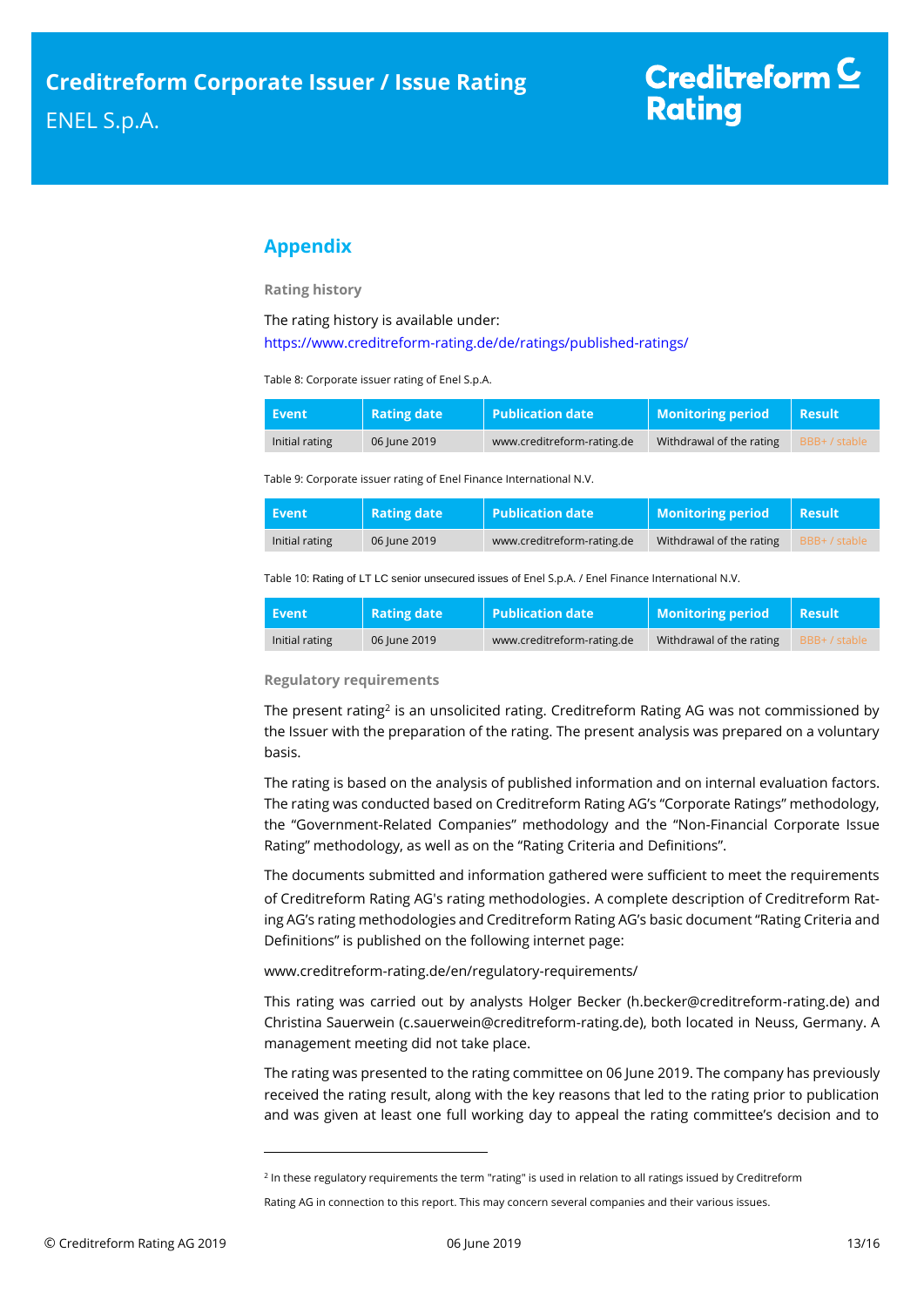provide additional information. The rating decision was not amended following this examination.

The rating will be monitored until Creditreform Rating AG removes the rating and sets it to nonrated (n.r.).

In 2011 Creditreform Rating AG was registered within the European Union according to EU Regulation 1060/2009 (CRA-Regulation). Based on this registration, Creditreform Rating AG is allowed to issue credit ratings within the EU and is bound to comply with the provisions of the CRA-Regulation.

# Please note:

This report exists in an English version only.

# **Conflict of interests**

No conflicts of interest were identified during the rating process that might influence the analyses and judgements of the rating analysts involved or any other natural person whose services are placed at the disposal or under the control of Creditreform Rating AG and who are directly involved in credit rating activities or in approving credit ratings and rating outlooks.

In the event of providing ancillary services to the rated entity, Creditreform Rating AG will disclose all ancillary services in the credit rating report.

## **Rules on the presentation of credit ratings and rating outlooks**

The approval of credit ratings and rating outlooks follows our internal policies and procedures. In line with our Rating Committee policy, all credit ratings and rating outlooks are approved by a rating committee based on the principle of unanimity.

To prepare this credit rating, Creditreform Rating AG has used following substantially material sources:

## Corporate Issuer rating:

- 1. Annual report
- 2. Website
- 3. Internet research

## Corporate Issue rating:

- 1. Issuer corporate rating incl. information used for the Issuer corporate rating
- 2. Documents on issues / instruments

There are no other attributes and limitations of the credit rating or rating outlook other than those displayed on the Creditreform Rating AG website. Furthermore, Creditreform Rating AG considers as satisfactory the quality and extent of information available on the rated entity. With respect to the rated entity, Creditreform Rating AG regarded available historical data as sufficient.

Between the time of disclosure of the credit rating to the rated entity and the public disclosure, no amendments were made to the credit rating.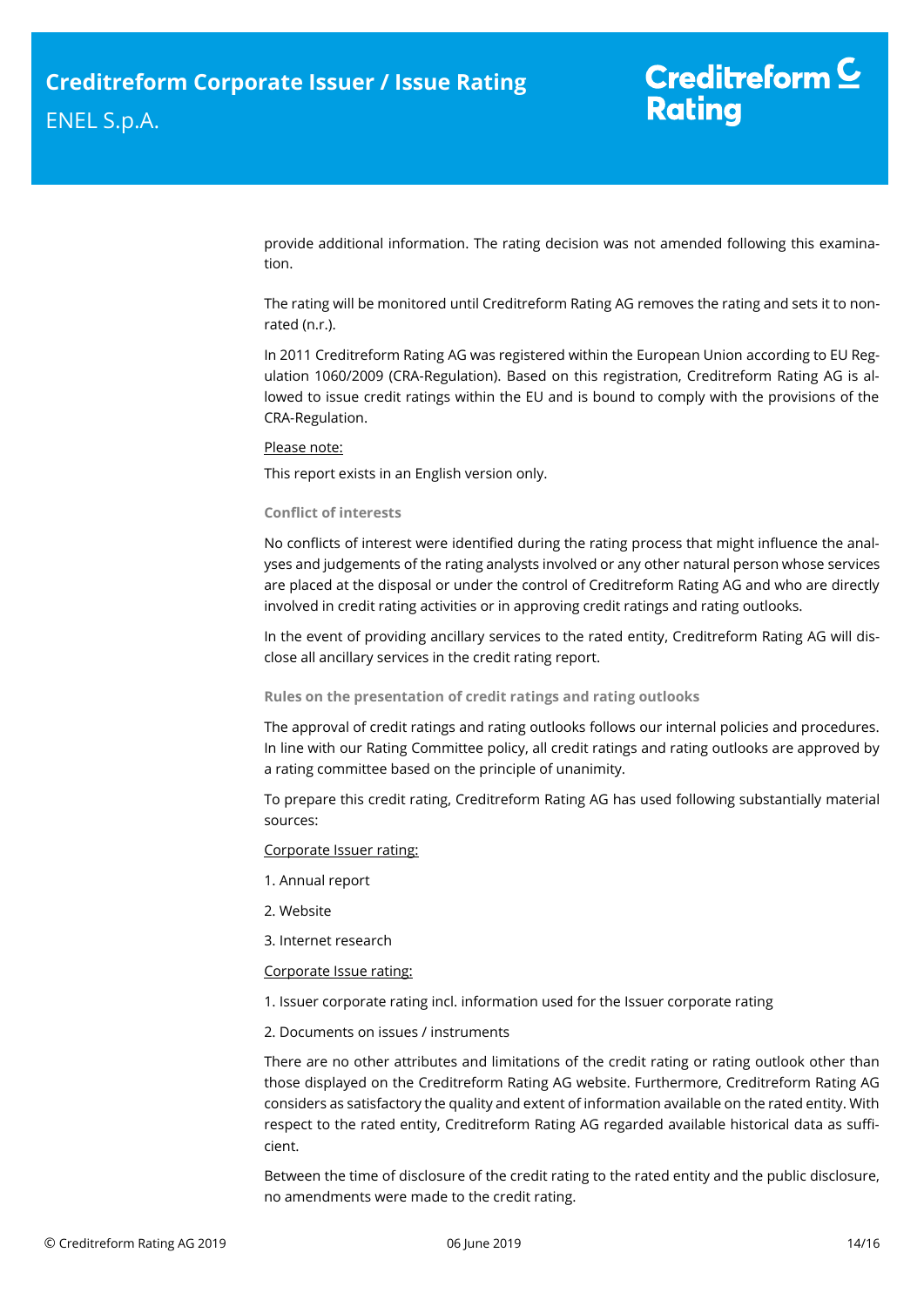The Basic Data information card indicates the principal methodology or version of methodology that was used in determining the rating, with a reference to its comprehensive description.

In cases where the credit rating is based on more than one methodology or where reference only to the principal methodology might cause investors to overlook other important aspects of the credit rating, including any significant adjustments and deviations, Creditreform Rating AG explains this fact in the credit rating report and indicates how the different methodologies or other aspects are taken into account in the credit rating. This information is integrated in the credit rating report.

The meaning of each rating category, the definition of default or recovery and any appropriate risk warning, including a sensitivity analysis of the relevant key rating assumptions such as mathematical or correlation assumptions, accompanied by worst-case scenario credit ratings and best-case scenario credit ratings are explained.

The date at which the credit rating was initially released for distribution and the date when it was last updated, including any rating outlooks, is indicated clearly and prominently in the Basic Data card as a "rating action"; initial release is indicated as "initial rating", other updates are indicated as an "update", "upgrade" or "downgrade", "not rated", "confirmed", "selective default" or "default".

In the case of a rating outlook, the time horizon is provided during which a change in the credit rating is expected. This information is available within 'Basic Data' information card.

In accordance with Article 11 (2) EU-Regulation (EC) No 1060/2009, a registered or certified credit rating agency shall make available, in a central repository established by ESMA, information on its historical performance data including the rating transition frequency and information about credit ratings issued in the past and on their changes. Requested data are available at the ESMA website: https://cerep.esma.europa.eu/cerep-web/statistics/defaults.xhtml.

An explanatory statement of the meaning of Creditreform Rating AG's default rates are available in the credit rating methodologies disclosed on the website.